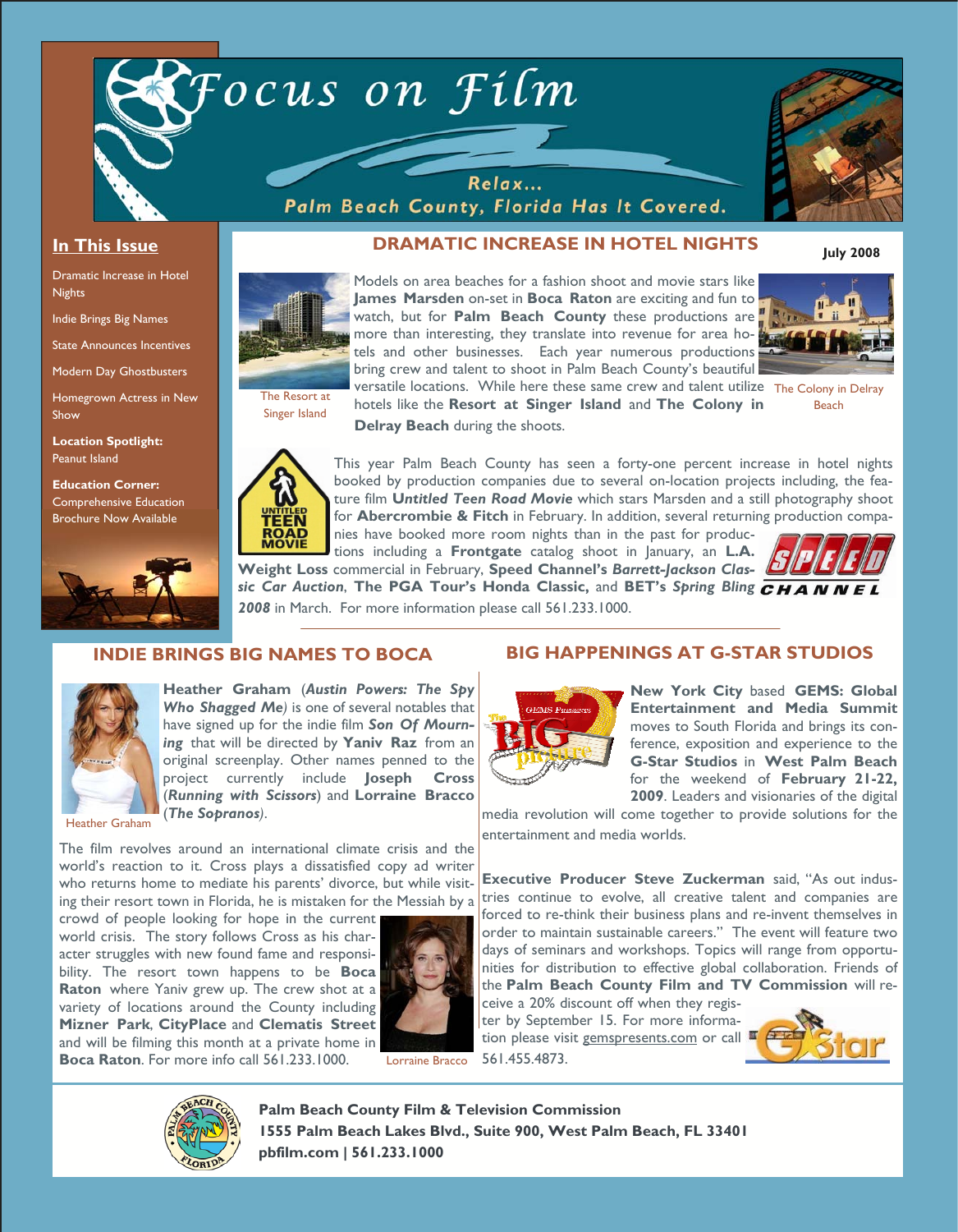#### **STATE ANNOUNCES INCENTIVES**



**The Florida Governor's Office of Film and Entertainment** began accepting applications on June 23rd for the **2008/2009 Florida** 

**Film, Television and Digital Media Incentive Program**. Applications are for a slice of the **\$5 million** of funding provided by **Governor Charlie Crist** and the **Florida Legislature**.

The reimbursements are separated into four categories: Films, TV commercials and music videos costing more than \$625,000 are eligible for a rebate of 15% to 22%. Multiple commercial or music videos with a budget of \$100,000 to \$500,000, qualify for a 15% to 20% rebate. Independent Florida feature films or documentaries 70 minutes or longer with qualified expenditures of \$100,000 to \$625,000 are eligible for a 15% to 17% rebate. Digital media projects or interactive entertainment projects qualify for a 10% reimbursement, as long as they exceed a budget of \$300,000. Visit filminflorida.com for more information.

#### **PLUM TV HIGHLIGHTS WELLINGTON POLO**



Once a year polo players come to **Wellington**, Florida for the premiere **US Open Polo Championship**. Teams compete on the beautiful polo fields at the **International Polo Club Palm Beach**. The U.S. Open Polo Championship attracts the finest polo players in the world for a month long competition. This

year's event, the prestigious **104th U.S. Open Polo Championship Final**, was covered by **Plum TV**, a media network for and about some of America's most dynamic communities.

The short documentary includes interviews with competitors, footage of the games, and a visit to the **Museum of Polo and Hall of Fame**. The piece covers player profiles, polo fashion, and horse information. The show is currently airing on Plum TV channel 5 in Miami Beach as well as



**MODERN DAY GHOSTBUSTERS IN PBC** 



Three adventurers who travel the country in search of the most haunted locations have come to PBC to film an episode of their new show, *Ghost Adventures* for the **Travel Channel**! Their mission…to find out if ghosts really exist at the **Riddle** 

**House** in **Yesteryear Village** at the **South Florida Fairgrounds** in **West Palm Beach**. **My Entertainment Holdings** out of **New York** produces

the show and producer **Anthony Didonato** said, "Palm Beach County is very film-friendly and it's easy to get around. Shooting here was easy and afforded our show a variety of looks."

The crew also shot beauty footage of locations such as **Atlantic Avenue**, **Singer Island Beach**, **the Riviera Beach Municipal Marina**, **CityPlace**, **Clematis Street** and the **Woodland Cemetery** to showcase during the one hour show, which airs in October. The crew is being accommodated by the **Hampton Inn** in **Lake Worth**. Special thanks to all of the individuals that helped to make this shoot a success. For info call 212.255.5432.

## **TOURIST AGENCY UPDATES TO HI-DEF**



**The Palm Beach County Convention and Visitor's Bureau (CVB)**  recently hired **KO-MAR Productions** 

out of **West Palm Beach** to produce and edit a hi-def video of activities, events, locations and attractions in PBC. The CVB went through the RFP and bid process to find a company that could deliver a video that will be used as a tool to market and promote the County as a premiere tourist destination.

Approximately 50 locations were shot during the making of this video including the **The Breakers**, the **Loggerhead Marinelife Center** in **Juno Beach** and the **Boca Raton** 



**Resort and Club**. The new footage will incorporate HD aerial shots previously captured via helicopter. For more info call 561.233.3000.

#### **WHAT'S HAPPENING…PALM BEACH?**

the other Plum stations. For info visit miamibeach.plumtv.com.



Go on a weekly tour of what's hot for the Hispanic community in Palm Beach County with **¿***Que Pasa, Palm Beach?* and hostess extraordinaire Dayana Rooks. Produced locally by **WWHB** 

**Azteca 48**, the show shot at locations such as **CityPlace** in **West Palm Beach, Lion Country Safari** in **Loxahatchee**, **Peanut Island,** and downtown **Lake Worth**. The entertaining show was recently recognized with a **2008 Telly Award**.

Rooks said, "¿*Que Pasa, Palm Beach?* allows me and our viewers to explore, learn and discover the vast range of exciting activities and endless list of things to see and do in this wonderful community."

The 30-minute television show airs in Spanish on **Wednesdays** and **Fridays** at **6:00pm** and **11:30pm** and **Saturdays** at **11:00am** on **Comcast Digital Cable Channels 34.2, 230 and 611**. For more information please visit wwhbtv.com.



Dayanna Rooks

### **HOMEGROWN ACTRESS IN NEW SHOW**



**PBC native Mary Elise Hayden**, turned Hollywood actress, has started her latest venture with an appearance on the new show *Alter Eco* starring **Adrian Grenier** (*Entourage*, *The Devil Wears Prada*). The show focuses on promoting an ecofriendly lifestyle and airs **Mondays** at **9:00pm** on **Planet Green**, Discovery Communications' newly launched channel.

Hayden

The episode included a song that she wrote and sang at the conclusion of the show. Hayden is a graduate of the **Alexander W. Dreyfoos School of the Arts** in **West Palm Beach** and was a guest panelist at the **2007 Palm Beach International Film Festival's Student Showcase of Films** speaking about acting in Hollywood. For more information visit planetgreen.com/altereco.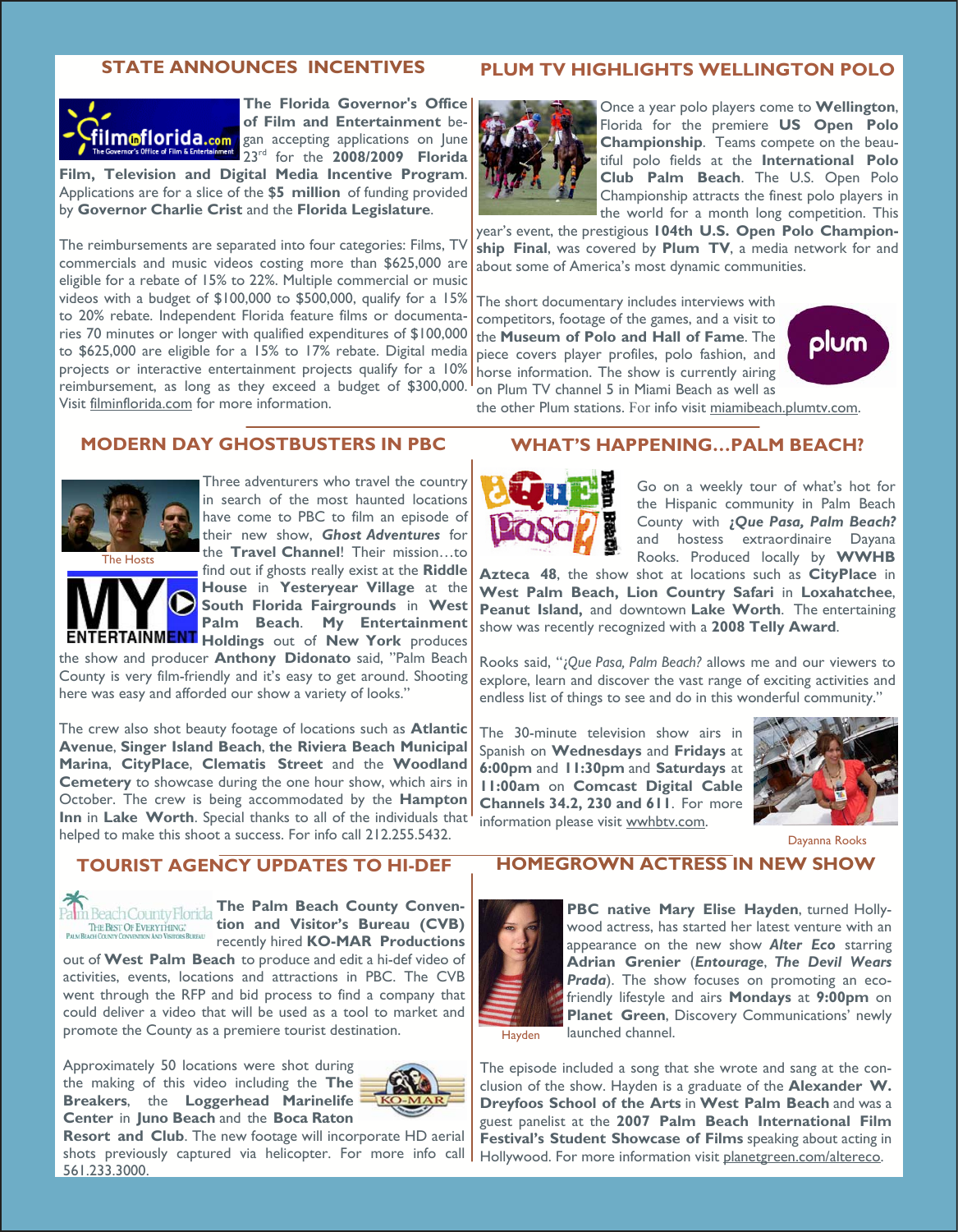# **EDUCATION CORNER: COMPREHENSIVE EDUCATION BROCHURE NOW AVAILABLE**



**The Palm Beach County Film & Television Commission (FTC)**, **the Economic Development Office (EDO)** and **the Palm Beach County Board of County Commissioners (BCC)** are delighted to present **Lights, Camera, Resources, the Palm Beach County Education Production Guide***.* In this newest version of the publication, you will find information on educational opportunities in **Palm Beach County** including **The Palm Beach International Film Festival**, curriculums offered by high schools, community colleges and universities and facilities offering training in film and television production.

One such program is at **Park Vista Community High School** which is one of the most innovative schools in the area. Its premiere Film, Media and Television Production Academy prepares students for careers in the industry. The state-of-the-art facility, which includes a full studio, control room and editing lab, was designed with the input of local industry professionals. Students work on industry standard equipment in a hands-on, workshop style environment where they learn all facets of the production process.





It also includes information on the **Student Showcase of Films** competition which features top student films from across the state of Florida. The guide provides details of the Palm Beach County Film and Television Commission internship program and the Student One-Stop Permitting Process. Other organizations related to film such as **The Palm Beach County Film and Television Institute** and **The Education Network (TEN**) which has been providing programming to support teachers and administrators via four closed circuit channels **••** are also covered. For information or to get your copy call 561.233.1000.

## **SCIENCE AND THE CITY**



**Allegro Productions** out of **Boca Raton** is finishing up its' new line-up of programs for the award winning **Science Screen Report** series. The report is used by

schools in all fifty states and seen by millions of students each year. Understanding the critical need to supply Florida's emerging bio-tech industry with highly trained employees, Allegro is working with several organizations to distribute Science Screen Re-

port DVD's to every public school in Florida.

**Allegro President Scott Forman** says, "Because of the number of science related companies in the State, and especially the bio-tech sector, it's imperative that we reach the best and brightest students, a vital resource that attracts employers to our state." *A*lso new at Allegro is the addition of other school based programs covering important topics such as nutrition and financial literacy. For more info please call 800-ASK-INFO ext. 201.

#### **BIG CITY SOUND SETTLES IN PBC**



A new option in sound and music processing has set up shop in **Palm Beach County**. **On Site Recording Productions** offers complete location audio recording ser-

vices. The company was founded in 1999 in San Francisco and has offices in Seattle and New York. Their newest location is now open for business in **West Palm Beach**.

Their services include recording/on-site CD duplication, transcriptions*,* editing, mastering, format transfer, audio file transfer*,* voice over, and narration recording. They have an extensive selection of available music for purchase in their online catalog.They also provide services for the finished product such as in-house custom graphics, inserts, labels and packaging. Their highly-qualified engineers utilize state-of-the-art equipment such as Marantz Digital Recording Equipment and Mac Recording/Editing Software. For more information visit onsiterecording.net.

## **BRIGHT FUTURES FOR INTERNS**



The **Palm Beach County Film and Television Commission (FTC)** welcomes **Kelly Gardner** as our new intern. She comes to us from the University of Richmond where she will be starting her junior year in the fall. She is working on a major in Leadership Studies and a minor in Rhetoric and Communications.

Kelly Gardner Frank Eberling (Section 1999) and the state of the state of the state of the state of the state of the state of the state of the state of the state of the state of the state of the state of the state of the s

**Alejandra Delgado**, the FTC's most recent graduate, also graduated from Palm Beach Gardens High School and will be attending the University of Central Florida. **Bohdan Neswiacheny**, another recent grad of the FTC's program, is currently working on *The Single Bullet Theory*, a short film shot at **G-Star School of the Arts** in **West Palm Beach**, a web commercial for **Palm Beach Motorcars**, and a music video. Good luck to all of our current and former interns! For information please call 561.233.1000.

## **KID-FRIENDLY FILM WILL SHOOT IN PBC**



**Frank Eberling**, a veteran educator and Florida filmmaker for over thirty-five years, and owner of **Palm Beach Film Group, Inc.**, announced that he will produce and direct a children's film based upon his own script, geared to the eight-twelve year old audience demographic and their parents. The full-length feature, *Turkles,* is about a group

of eighth graders who monitor loggerhead turtle activity in the summer and join forces to solve the

mystery of who is poaching turtle eggs.

The film promises to be an "environmental comedy" written to make both kids and their parents laugh. A "G" rating will be sought. The film will be shot in **Juno Beach** and **Jupiter** and utilize local actors and crews. Eberling plans to shoot 96% of the film in **Palm Beach County**. For more info call 561.346.8106.